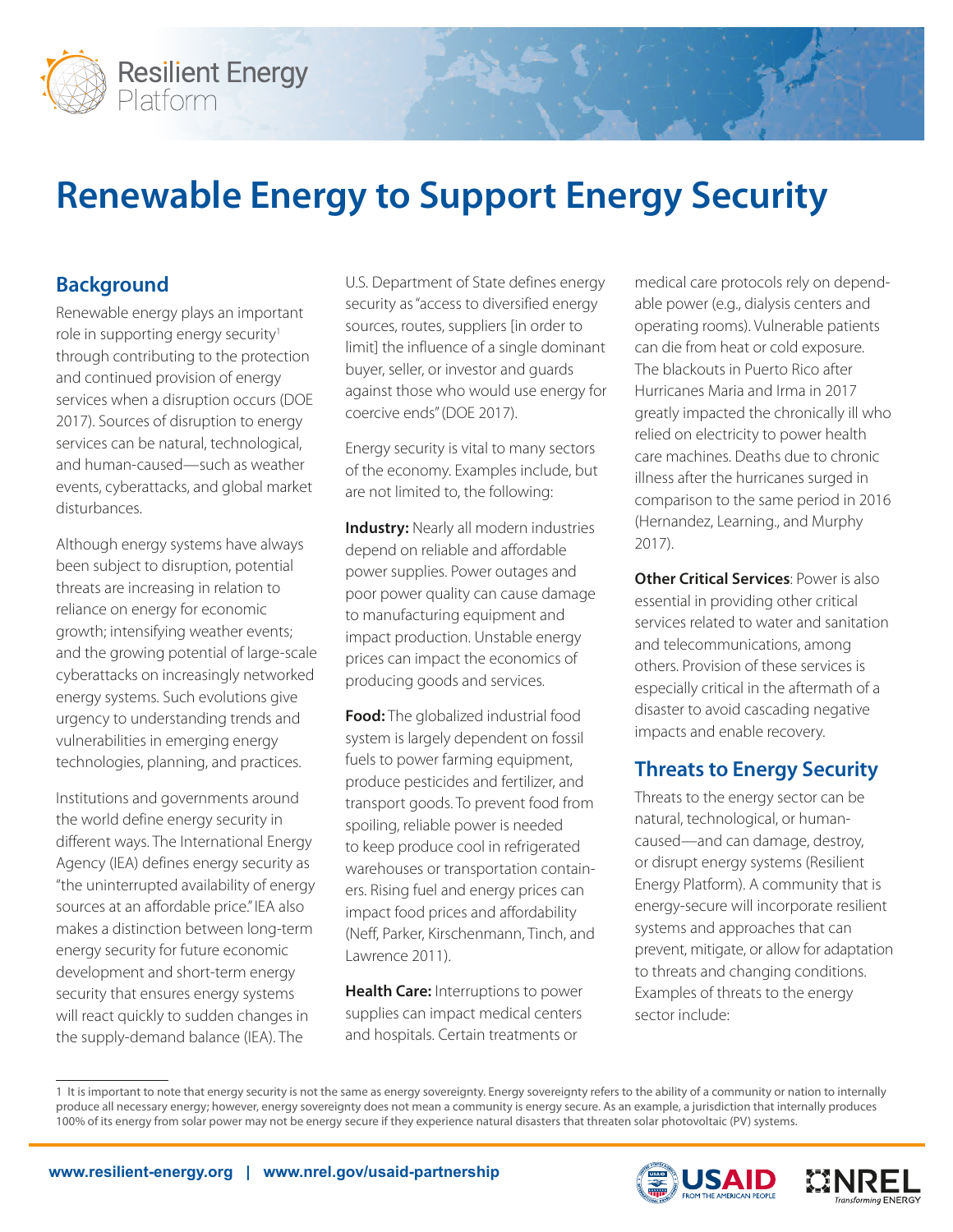**Natural Disasters:** Severe weather events like droughts and storms are projected to become more intense and destructive (IPCC 2012). These events can decrease or disrupt supplies and negatively impact energy infrastructure (Rudnick 2011). In the United States, severe weather is the number one cause of power outages (Executive Office of the President 2013).

**Cyberattacks:** The energy sector is becoming more automated, digitized, and interconnected. Cyberattacks are becoming more common and could pose a greater threat as the energy sector becomes more modern and connected (IEA).

**Geopolitics:** Interstate conflicts can threaten energy security. For example, the 1973 oil crisis resulted from an embargo by the Organization of Petroleum Exporting Countries on the United States (U.S. Department of State). Political instability in fuel producing nations can impact energy prices.

**Fuel Price Fluctuations:** Changes in fuel prices (e.g., related to market or other factors) can threaten energy security through impacting a nation's or community's ability to purchase fuels.

#### **Long-Term Climatic Changes:**

Changing environmental conditions like air temperature, water temperature, and water availability can cause stress to energy systems.

- Rising temperatures increase the demand for air conditioning, most significantly impacting summer peak energy demands (Zamuda, Bilello, Conzelmann, Mecray, et al. 2018).
- Water is necessary for energy production. Hydroelectric systems depend on flow, and some electricity production systems need water for

## The Connection Across Energy Security and Resilience

Energy security and resilience are related and, in many cases, interlinked. Countries and jurisdictions think about the relationship between energy security and resilience in different ways. For example, the Government of Laos recently undertook a power sector vulnerability assessment that fed into a resilience action plan. This plan is seen as supporting a broader country objective to enable energy security. In most cases, energy security is seen as an overarching objective, and resilience is seen as an energy system characteristic that can contribute to energy security through enabling adaptation to changing conditions and recovery from disruptions. Figure 1 presents one perspective for considering the interlinkage across energy security and energy resilience.



maintain energy services • Protecting systems against disruption from natural, human or technological causes

#### **ENERGY RESILIENCE**

- An energy system property The ability to adapt to changing conditions and recover from disruptions Contributes to energy
	- security

Figure 1. Interlinkage of Energy Security and Energy Resilience. *Illustration by Brittany Conrad, NREL*

cooling. Reduced precipitation or increased water temperatures can impact supply by limiting power plant capacity. Snowpack melt changes (i.e., the timing of melt and runoff in the spring or summer) changes peak production for hydroelectric systems (Zamuda, Bilello, Conzelmann, Mecray, et al. 2018).

• Changes in sea levels or storm surges can impact energy infrastructure close to shorelines, due to flooding (EPA).

## **How Can Renewable Energy Support Energy Security?**

Energy security remains a key objective of many countries around the world.

Deploying renewable energy technologies supports the goal of energy security and supports the realization of additional benefits.

#### **Diversifying the Generation Mix:**

Renewable energy can support energy security by adding diversity to an overall electricity generation portfolio. Diversity of a power generation portfolio can relate to the spatial location, types of generation resources, and fuel sources or supply.

• Spatial diversity—A more spatially diverse generation and storage energy portfolio can better withstand shocks to the system. With more resources across different geographic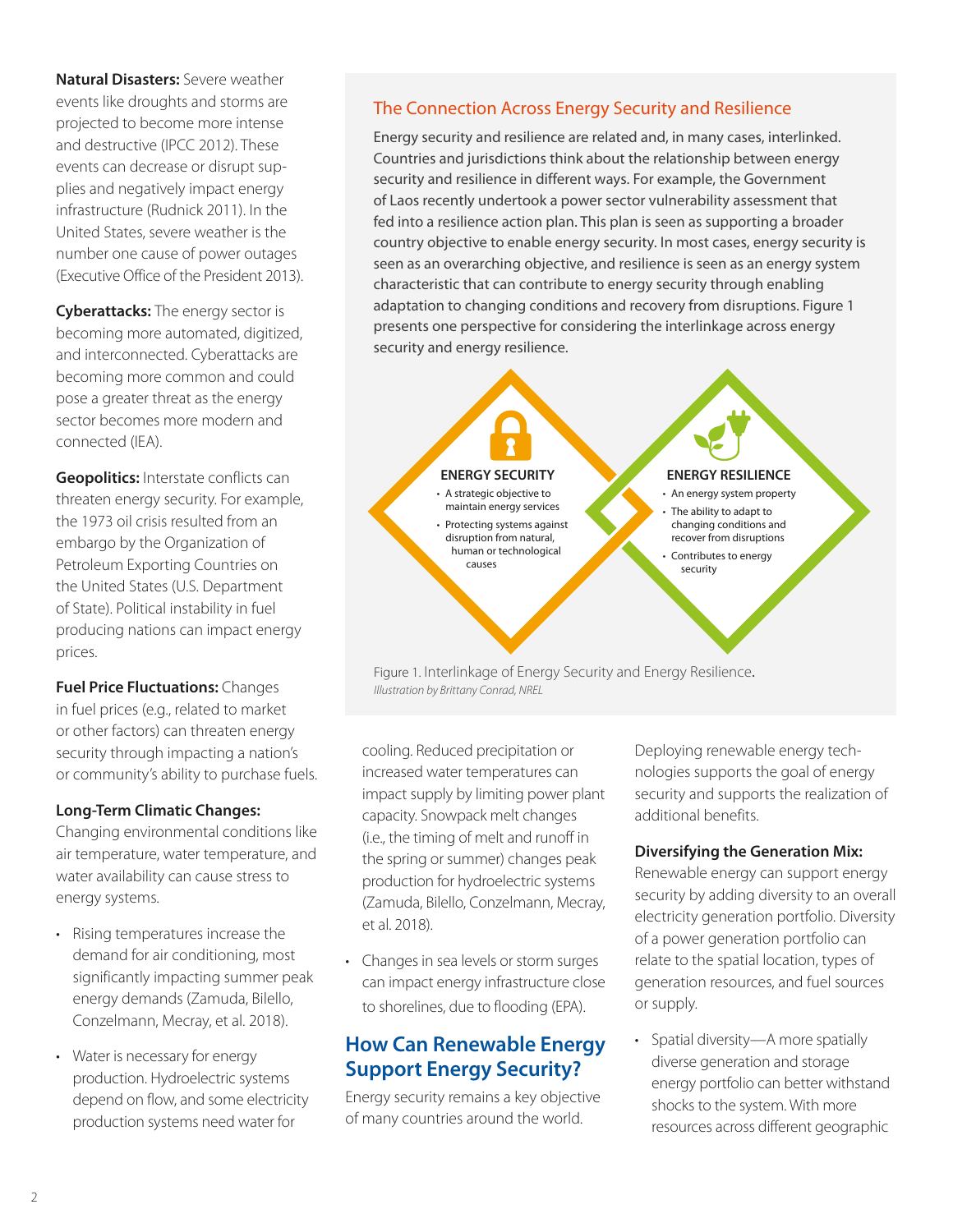areas, such diversity could power infrastructure during disasters, cyberattacks, or other extreme events. Spatially diverse energy generation portfolios can also provide a smoothing effect across variable generation resources, allowing for improved reliability and integration of variable renewables (Cox, Hotchkiss, Bilello, Watson, et al. 2017).

## What is a Power System Threat?

Anything that can damage, destroy, or disrupt the power system is considered a threat. Threats can be natural, technological, or caused by human activity. Threats are not typically within the control of the power system planners and operators and can include wildfires, cyclones or typhoons, droughts, longer term temperature changes, cyberattacks, and many others.

Learn more at: [https://resilient](https://resilient-energy.org/guidebook)[energy.org/guidebook](https://resilient-energy.org/guidebook)

• Resource and fuel diversity—Having a majority reliance on one specific fuel type makes the power system vulnerable to fuel supply constraints or price fluctuations. Diversifying energy portfolios with renewable energy can help communities reduce dependence on fuel imports, especially in island nation settings. Further, renewable electricity prices are often stable, in contrast to regularly shifting fossil fuel prices due to geopolitical, market, or other factors (Olz, Sims, and Kirchner 2007). **Reducing Water Use:** Technologies with high water requirements are vulnerable to drought or other climatic events. Deploying renewable energy can reduce potential fluctuations or uncertainty in power generation portfolios that depend on hydro or require significant amounts of water for generation or cooling.

**Modularity and Rapid Deployment:** 

According to Cox et al. "Modularity [of distributed renewable technologies] allows for locational flexibility and for new generation systems to be put in place at a faster pace than large-scale systems as electricity demand grows and understanding of climate risks improves." Modularity can support energy security through rapid deployment of more modular, distributed energy systems in response to changing threats. In addition, modularity can support the diversification of energy generation, as distributed systems have greater locational flexibility and can be deployed in diverse settings. Finally, when a part of a modular system is damaged or fails it is typically easier to repair than a larger system failure. In some cases, the section that is damaged can be removed while the rest of the system continues to function, or the part replacement can occur quickly.

**Islanding:** Renewable distributed generation technologies can be equipped with control mechanisms to support "islanding" of on-site power sources in the event of a disaster. Islanding controls can isolate a distributed power source from other systems, allowing them to continue to provide power locally even if the main grid is compromised or disrupted. Importantly, islanded distributed energy systems (especially when combined with storage) can provide power to

critical facilities, such as hospitals, water treatment facilities, or vulnerable communities, in a safe manner.

**Coupling with Storage:** A renewable based energy system, utility-scale or distributed, can further support energy security when coupled with energy storage technologies. Storage allows for fluctuations of a generation technology (e.g., solar PV or wind), while providing power to a site through stored power (e.g., a charged battery system). In addition, storage can provide backup power in the event of an outage and potentially allow for black start recovery<sup>2</sup> when the system is designed to do so. In alignment with energy security objectives, energy storage can also support stabilization of electricity prices, management of demand changes, and mitigation of curtailment.



Deploying renewable energy technologies supports the goal of energy security and supports the realization of additional benefits. *Photo by Dennis Schroeder, NREL 58004*

# **Resilient Energy Platform**

The Resilient Energy Platform helps countries to address power system vulnerabilities by providing strategic resources and direct country support, enabling planning and deployment of

<sup>2 &</sup>quot;Black Start is the procedure [used] to restore power in the event of a total or partial shutdown of [a] national electricity transmission system" (National Grid ESO).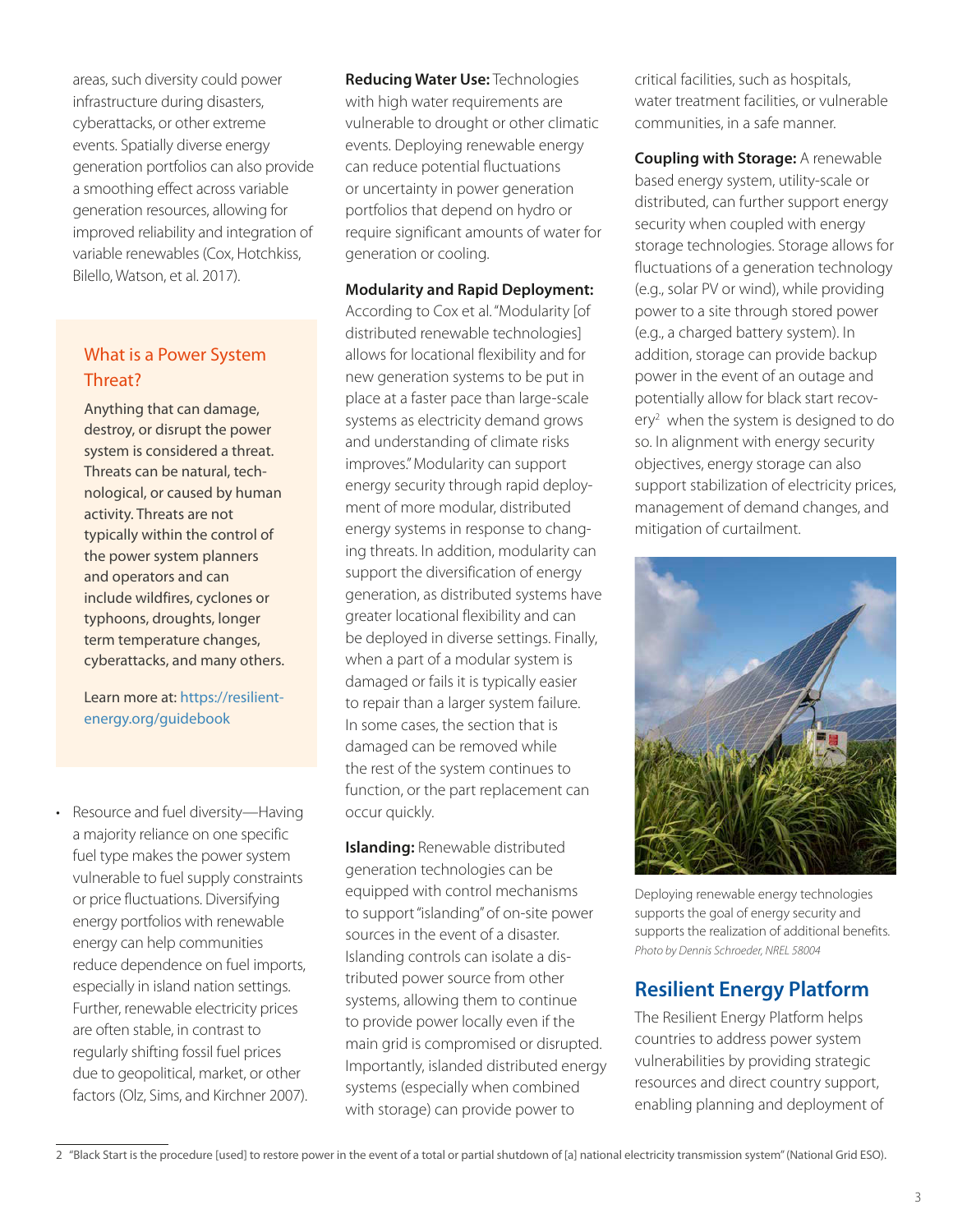resilient energy solutions. This includes expertly curated reference materials, training materials, data, tools, and direct technical assistance in planning resilient, sustainable, and secure power systems. Ultimately, these resources enable decision makers to assess power sector vulnerabilities, identify resilience solutions, and make informed decisions to enhance energy sector resilience at all scales (including local, regional, and national scales). To learn more about the solutions highlighted in this fact sheet, please visit the Platform at: [resilient-energy.org](http://resilient-energy.org).

## **Additional Resources**

ADB (Asian Development Bank). *Climate Risk and Adaptation in the Electric Power Sector*. Manila, Philippines: Asian Development Bank. July 2012. [https://](https://www.adb.org/publications/climate-risk-and-adaptation-electric-power-sector) [www.adb.org/publications/climate-risk](https://www.adb.org/publications/climate-risk-and-adaptation-electric-power-sector)[and-adaptation-electric-power-sector](https://www.adb.org/publications/climate-risk-and-adaptation-electric-power-sector).

Baldwin, David A. "The Concept of Security." *Review of International Studies*  23, no. 1 (January 1997): 5–26. [https://](https://doi.org/10.1017/S0260210597000053) [doi.org/10.1017/S0260210597000053](https://doi.org/10.1017/S0260210597000053).

Cox, Sadie, Pieter Gagnon, Sherry Stout, Owen Zinaman, Andrea Watson, and Eliza Hotchkiss. *Distributed Generation to Support Development-Focused Climate Action*. NREL/TP-6A20-66597. September 2016. [https://www.nrel.gov/](https://www.nrel.gov/docs/fy16osti/66597.pdf) [docs/fy16osti/66597.pdf](https://www.nrel.gov/docs/fy16osti/66597.pdf).

Cronin, Jennifer, Gabrial Anandarajah, and Olivier Dessens. "Climate Change Impacts on the Energy System: A Review of Trends and Gaps." *Climatic Change* 151, no. 2 (August 2018): 79–93. [https://doi.org/10.1007/](https://doi.org/10.1007/s10584-018-2265-4) [s10584-018-2265-4.](https://doi.org/10.1007/s10584-018-2265-4)

DOE (U.S. Department of Energy). "U.S. Energy Sector Vulnerabilities to Climate Change and Extreme Weather." Washington, D.C.: DOE. July 2013. [https://www.energy.gov/downloads/](https://www.energy.gov/downloads/us-energy-sector-vulnerabilities-climate-change-and-extreme-weather) [us-energy-sector-vulnerabilities-cli](https://www.energy.gov/downloads/us-energy-sector-vulnerabilities-climate-change-and-extreme-weather)[mate-change-and-extreme-weather.](https://www.energy.gov/downloads/us-energy-sector-vulnerabilities-climate-change-and-extreme-weather)

Ebinger, Jane, and Walter Vergara. *Climate Impacts on Energy Systems : Key Issues for Energy Sector Adaptation*. 60051. Washington, D.C.: The World Bank. March 2010. [http://](http://documents.worldbank.org/curated/en/580481468331850839/Climate-impacts-on-energy-systems-key-i) [documents.worldbank.org/curated/](http://documents.worldbank.org/curated/en/580481468331850839/Climate-impacts-on-energy-systems-key-i) [en/580481468331850839/Climate](http://documents.worldbank.org/curated/en/580481468331850839/Climate-impacts-on-energy-systems-key-i)[impacts-on-energy-systems-key-issues](http://documents.worldbank.org/curated/en/580481468331850839/Climate-impacts-on-energy-systems-key-i)[for-energy-sector-adaptation](http://documents.worldbank.org/curated/en/580481468331850839/Climate-impacts-on-energy-systems-key-i).

Hache, Emmanuel. "Do Renewable Energies Improve Energy Security in the Long Run?" *International Economics* 156 (December 2018): 127–35. [https://doi.](https://doi.org/10.1016/j.inteco.2018.01.005) [org/10.1016/j.inteco.2018.01.005.](https://doi.org/10.1016/j.inteco.2018.01.005)

Hotchkiss, Eliza, Alex Dane, and Connie Komomua. "Resilience Roadmap." Golden, CO: NREL. 2018. [https://www.](https://www.nrel.gov/resilience-planning-roadmap/) [nrel.gov/resilience-planning-roadmap/](https://www.nrel.gov/resilience-planning-roadmap/).

Hughes, Larry. "The Four 'R's of Energy Security." *Energy Policy* 37, no. 6 (June 2009): 2459–61. [https://doi.](https://doi.org/10.1016/j.enpol.2009.02.038) [org/10.1016/j.enpol.2009.02.038](https://doi.org/10.1016/j.enpol.2009.02.038).

Mission Support Center, Idaho National Laboratory. *Cyber Threat and Vulnerability Analysis of the U.S. Electric Sector*. August 2016. [https://www.](https://www.energy.gov/sites/prod/files/2017/01/f34/Cyber%20Threat%20and%20Vulnerability%20Analysis%20of%20the%20U.S.%20Electric%20Sector.pdf) [energy.gov/sites/prod/files/2017/01/](https://www.energy.gov/sites/prod/files/2017/01/f34/Cyber%20Threat%20and%20Vulnerability%20Analysis%20of%20the%20U.S.%20Electric%20Sector.pdf) [f34/Cyber%20Threat%20and%20](https://www.energy.gov/sites/prod/files/2017/01/f34/Cyber%20Threat%20and%20Vulnerability%20Analysis%20of%20the%20U.S.%20Electric%20Sector.pdf) [Vulnerability%20Analysis%20of%20](https://www.energy.gov/sites/prod/files/2017/01/f34/Cyber%20Threat%20and%20Vulnerability%20Analysis%20of%20the%20U.S.%20Electric%20Sector.pdf) [the%20U.S.%20Electric%20Sector.pdf.](https://www.energy.gov/sites/prod/files/2017/01/f34/Cyber%20Threat%20and%20Vulnerability%20Analysis%20of%20the%20U.S.%20Electric%20Sector.pdf)

Stout, Sherry, Nathan Lee, Sadie Cox, James Elsworth, and Jennifier Leisch. *Power Sector Resilience Planning Guidebook*. NREL/TP-7A40-73489. June 2019. [https://resilient-energy.org/](https://resilient-energy.org/guidebook) [guidebook.](https://resilient-energy.org/guidebook)

UNDP (United Nations Development Programme). *Mapping Climate Change Vulnerability and Impact Scenarios*. November 2010. [https://www.undp.](https://www.undp.org/content/undp/en/home/librarypage/environment-energy/low_emission_climateresilientdevelopment/mapping-climate-change-vulnerability.html) [org/content/undp/en/home/library](https://www.undp.org/content/undp/en/home/librarypage/environment-energy/low_emission_climateresilientdevelopment/mapping-climate-change-vulnerability.html)[page/environment-energy/low\\_emis](https://www.undp.org/content/undp/en/home/librarypage/environment-energy/low_emission_climateresilientdevelopment/mapping-climate-change-vulnerability.html)[sion\\_climateresilientdevelopment/](https://www.undp.org/content/undp/en/home/librarypage/environment-energy/low_emission_climateresilientdevelopment/mapping-climate-change-vulnerability.html) [mapping-climate-change-vulnerability.](https://www.undp.org/content/undp/en/home/librarypage/environment-energy/low_emission_climateresilientdevelopment/mapping-climate-change-vulnerability.html) [html.](https://www.undp.org/content/undp/en/home/librarypage/environment-energy/low_emission_climateresilientdevelopment/mapping-climate-change-vulnerability.html)

USAID (United States Agency for International Development). *Climate Vulnerability Assessment*. [https://www.](https://www.climatelinks.org/resources/climate-vulnerability-assessment-annex-usaid-climate-resilien) [climatelinks.org/resources/climate-vul](https://www.climatelinks.org/resources/climate-vulnerability-assessment-annex-usaid-climate-resilien)[nerability-assessment-annex-usaid-cli](https://www.climatelinks.org/resources/climate-vulnerability-assessment-annex-usaid-climate-resilien)[mate-resilient-development-framework](https://www.climatelinks.org/resources/climate-vulnerability-assessment-annex-usaid-climate-resilien)

World Bank Group. *Enhancing Power Sector Resilience: Emerging Practices to Manage Weather and Geological Risks*. June 2016. [https://openknowledge.](https://openknowledge.worldbank.org/handle/10986/26382) [worldbank.org/handle/10986/26382.](https://openknowledge.worldbank.org/handle/10986/26382)

World Business Council for Sustainable Development. *Building a Resilient Power Sector*. Geneva: WBCSD. 2014. [http://www.wbcsd.org/](http://www.wbcsd.org/Clusters/ClimateEnergy/Resources/Building-a-ResilientPower-Sector) [Clusters/ClimateEnergy/Resources/](http://www.wbcsd.org/Clusters/ClimateEnergy/Resources/Building-a-ResilientPower-Sector) [Building-a-ResilientPower-Sector.](http://www.wbcsd.org/Clusters/ClimateEnergy/Resources/Building-a-ResilientPower-Sector)

Wilson, R. and B. Biewald. 2013. "Best Practices in Electric Utility Integrated Resource Planning." Synapse Energy Economics, Inc. http://www.raponline. org/ wp-content/uploads/2016/05/ rapsynapsewilsonbiewald-bestpracticesinirp-2013- jun-21.pdf. World Future Council. 2016. "Renewable Energy and Sustainable Development. Accounting for Impacts on the Path to 100% RE." [https://www.worldfuturecouncil.org/](https://www.worldfuturecouncil.org/file/2016/08/WFC_2016_Renewable-Energyand-Sustainable-Development.pdf) file/2016/08/WFC 2016 Renewable-[Energyand-Sustainable-Development.pdf.](https://www.worldfuturecouncil.org/file/2016/08/WFC_2016_Renewable-Energyand-Sustainable-Development.pdf)

## **References**

Cox, Sadie, Eliza Hotchkiss, Dan Bilello, Andrea Watson, Alison Holm, and Jennifer Leisch. *Bridging Climate Change Resilience and Mitigation in the Electricity Sector Through Renewable Energy and Energy Efficiency*. NREL/TP-6A20-67040. November 2017. [https://www.iea.org/](https://www.iea.org/publications/freepublications/publication/so_contribution.pdf) [publications/freepublications/publica](https://www.iea.org/publications/freepublications/publication/so_contribution.pdf)[tion/so\\_contribution.pdf](https://www.iea.org/publications/freepublications/publication/so_contribution.pdf).

DOE (U.S. Department of Energy). *Valuation of Energy Security for the United States*. Washington, D.C.: DOE. January 2017. [https://www.energy.gov/sites/](https://www.energy.gov/sites/prod/files/2017/01/f34/Valuation%20of%20Energy%20Security%20for%20the%20United%20States%20%28Full%20Report%29_1.pdf) [prod/files/2017/01/f34/Valuation%20](https://www.energy.gov/sites/prod/files/2017/01/f34/Valuation%20of%20Energy%20Security%20for%20the%20United%20States%20%28Full%20Report%29_1.pdf) [of%20Energy%20Security%20](https://www.energy.gov/sites/prod/files/2017/01/f34/Valuation%20of%20Energy%20Security%20for%20the%20United%20States%20%28Full%20Report%29_1.pdf)